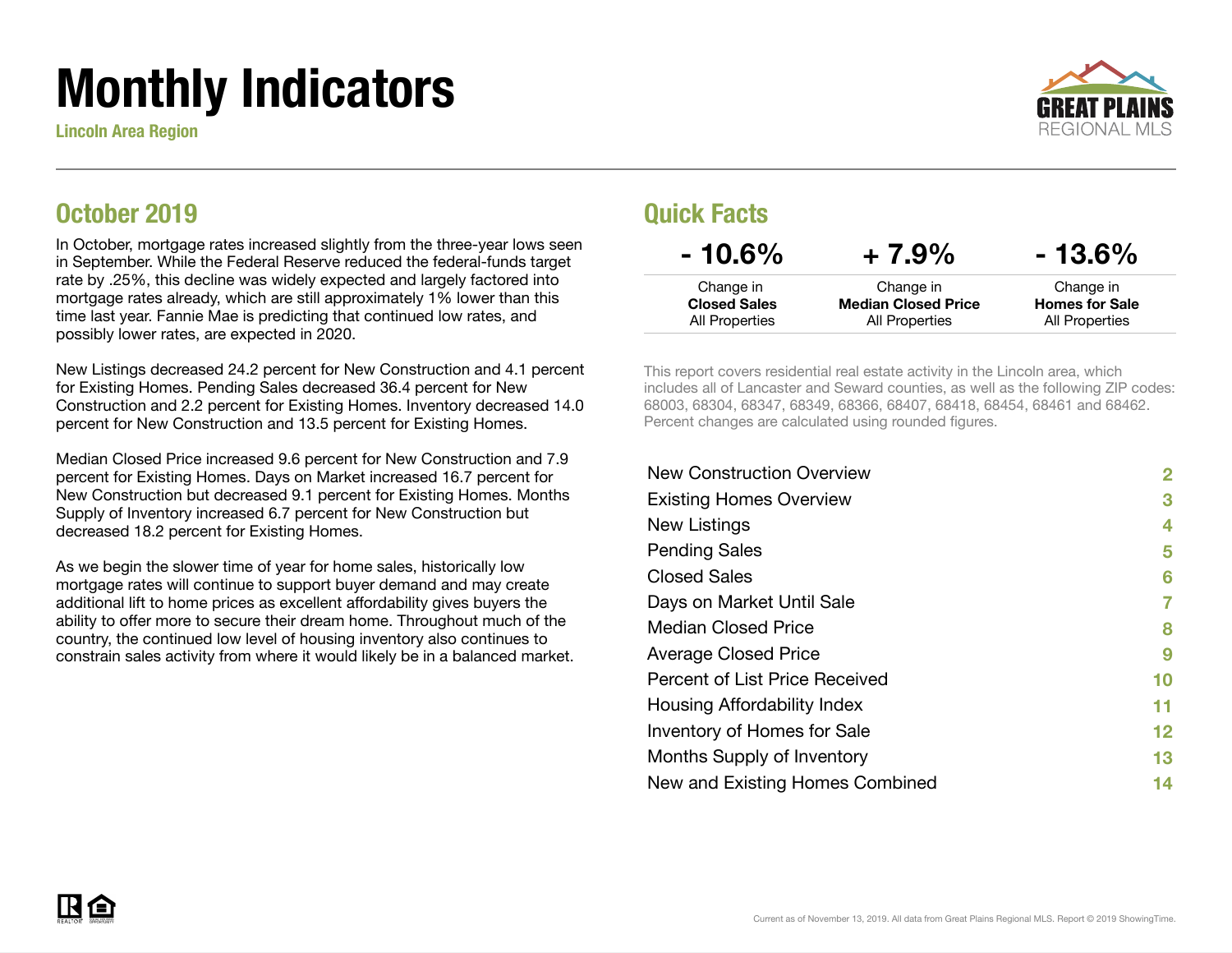### New Construction Overview

Key metrics by report month and for year-to-date (YTD) starting from the first of the year. New Construction properties only.



| <b>Key Metrics</b>                    | <b>Historical Sparkbars</b>                                   | 10-2018   | 10-2019   | % Change | <b>YTD 2018</b> | <b>YTD 2019</b> | % Change |
|---------------------------------------|---------------------------------------------------------------|-----------|-----------|----------|-----------------|-----------------|----------|
| <b>New Listings</b>                   | 10-2019<br>$4 - 2019$<br>10-2017<br>$4 - 2018$<br>10-2018     | 128       | 97        | $-24.2%$ | 1,267           | 1,017           | $-19.7%$ |
| <b>Pending Sales</b>                  | 10-2017<br>$4 - 2018$<br>10-2018<br>$4 - 2019$<br>10-2019     | 55        | 35        | $-36.4%$ | 693             | 525             | $-24.2%$ |
| <b>Closed Sales</b>                   | 10-2017<br>$4 - 2018$<br>10-2018<br>$4 - 2019$<br>10-2019     | 66        | 51        | $-22.7%$ | 620             | 564             | $-9.0%$  |
| Days on Market Until Sale             | 10-2018<br>$4 - 2019$<br>$10 - 2019$<br>10-2017<br>$4 - 2018$ | 54        | 63        | $+16.7%$ | 54              | 55              | $+1.9%$  |
| <b>Median Closed Price</b>            | 10-2017<br>$4 - 2018$<br>10-2018<br>$4 - 2019$<br>10-2019     | \$293,500 | \$321,800 | $+9.6%$  | \$295,633       | \$306,000       | $+3.5%$  |
| <b>Average Closed Price</b>           | $10 - 2017$<br>10-2018<br>$4 - 2019$<br>10-2019<br>4-2018     | \$305,161 | \$338,741 | $+11.0%$ | \$308,187       | \$315,827       | $+2.5%$  |
| <b>Percent of List Price Received</b> | $10 - 2017$<br>$4 - 2018$<br>10-2018<br>$4 - 2019$<br>10-2019 | 101.1%    | 100.6%    | $-0.5%$  | 100.7%          | 100.6%          | $-0.1%$  |
| <b>Housing Affordability Index</b>    | 10-2017<br>4-2018<br>10-2018<br>4-2019<br>10-2019             | 97        | 98        | $+1.0%$  | 96              | 103             | $+7.3%$  |
| <b>Inventory of Homes for Sale</b>    | 10-2017<br>4-2018<br>10-2018<br>4-2019<br>10-2019             | 379       | 326       | $-14.0%$ |                 |                 |          |
| <b>Months Supply of Inventory</b>     | 10-2017<br>4-2018<br>10-2018<br>$4 - 2019$<br>10-2019         | 6.0       | 6.4       | $+6.7%$  |                 |                 |          |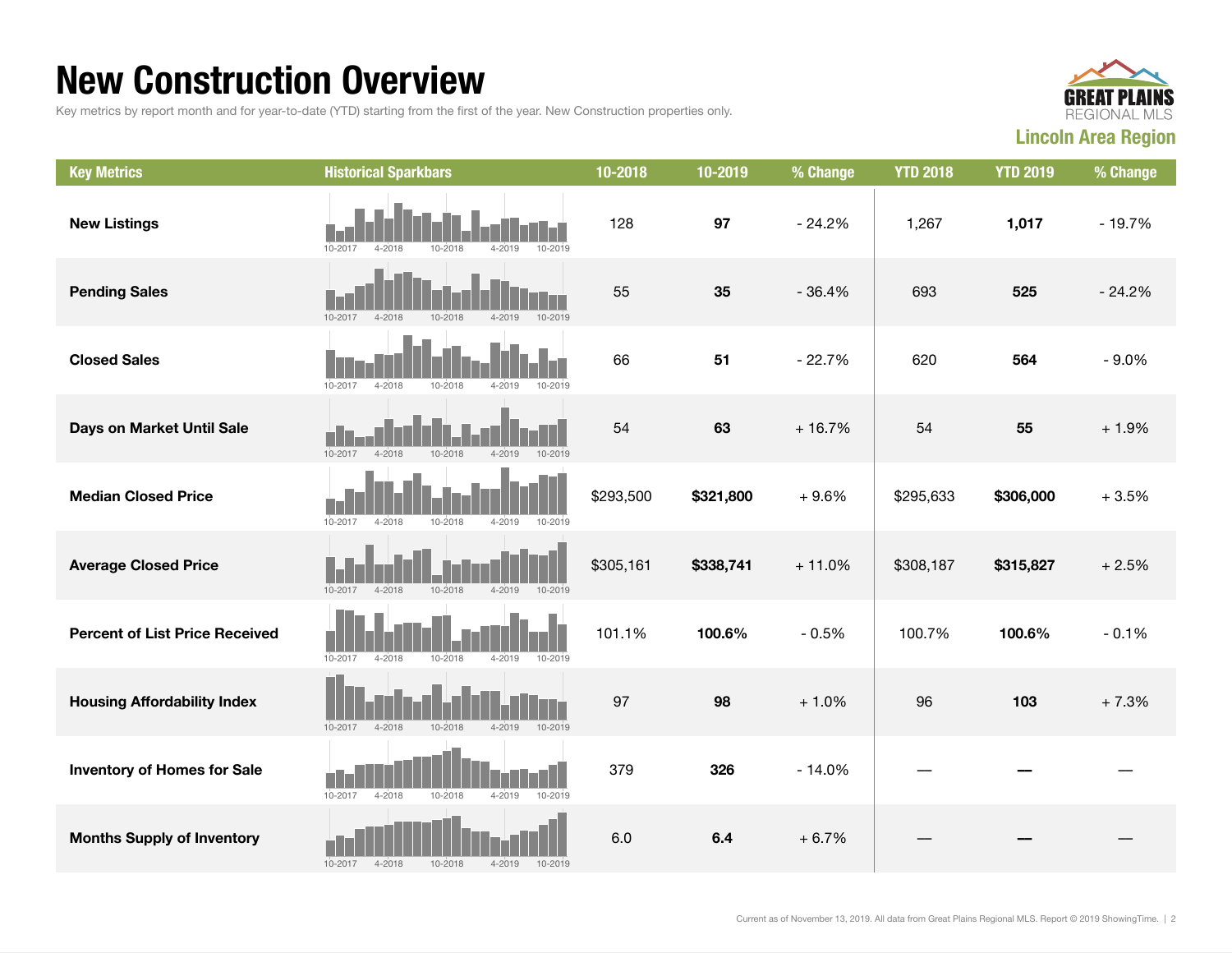## Existing Homes Overview

Key metrics by report month and for year-to-date (YTD) starting from the first of the year. Existing Homes properties only.



| <b>Key Metrics</b>                    | <b>Historical Sparkbars</b>                                         | 10-2018   | 10-2019   | % Change | <b>YTD 2018</b> | <b>YTD 2019</b> | % Change |
|---------------------------------------|---------------------------------------------------------------------|-----------|-----------|----------|-----------------|-----------------|----------|
| <b>New Listings</b>                   | $4 - 2019$<br>10-2019<br>10-2017<br>4-2018<br>10-2018               | 492       | 472       | $-4.1%$  | 4,454           | 4,822           | $+8.3%$  |
| <b>Pending Sales</b>                  | 10-2017<br>$4 - 2018$<br>10-2018<br>$4 - 2019$<br>10-2019           | 320       | 313       | $-2.2%$  | 3,334           | 3,590           | $+7.7%$  |
| <b>Closed Sales</b>                   | 10-2017<br>$4 - 2018$<br>10-2018<br>$4 - 2019$<br>10-2019           | 360       | 330       | $-8.3%$  | 3,215           | 3,407           | $+6.0%$  |
| Days on Market Until Sale             | $4 - 2018$<br>10-2018<br>$4 - 2019$<br>10-2019<br>10-2017           | 22        | 20        | $-9.1%$  | 21              | 22              | $+4.8%$  |
| <b>Median Closed Price</b>            | 10-2017<br>$4 - 2018$<br>10-2018<br>4-2019<br>10-2019               | \$178,000 | \$192,000 | $+7.9%$  | \$180,000       | \$189,900       | $+5.5%$  |
| <b>Average Closed Price</b>           | m.<br>$10 - 2017$<br>$4 - 2018$<br>10-2018<br>$4 - 2019$<br>10-2019 | \$197,194 | \$221,118 | $+12.1%$ | \$213,197       | \$220,254       | $+3.3%$  |
| <b>Percent of List Price Received</b> | 10-2017<br>$4 - 2018$<br>10-2018<br>$4 - 2019$<br>10-2019           | 97.9%     | 98.2%     | $+0.3%$  | 99.0%           | 98.6%           | $-0.4%$  |
| <b>Housing Affordability Index</b>    | 10-2017<br>10-2018<br>$4 - 2019$<br>10-2019<br>$4 - 2018$           | 160       | 164       | $+2.5%$  | 158             | 166             | $+5.1%$  |
| <b>Inventory of Homes for Sale</b>    | 10-2017<br>$4 - 2018$<br>10-2018<br>4-2019<br>10-2019               | 706       | 611       | $-13.5%$ |                 |                 |          |
| <b>Months Supply of Inventory</b>     | $4 - 2018$<br>10-2017<br>10-2018<br>4-2019<br>10-2019               | 2.2       | $1.8$     | $-18.2%$ |                 |                 |          |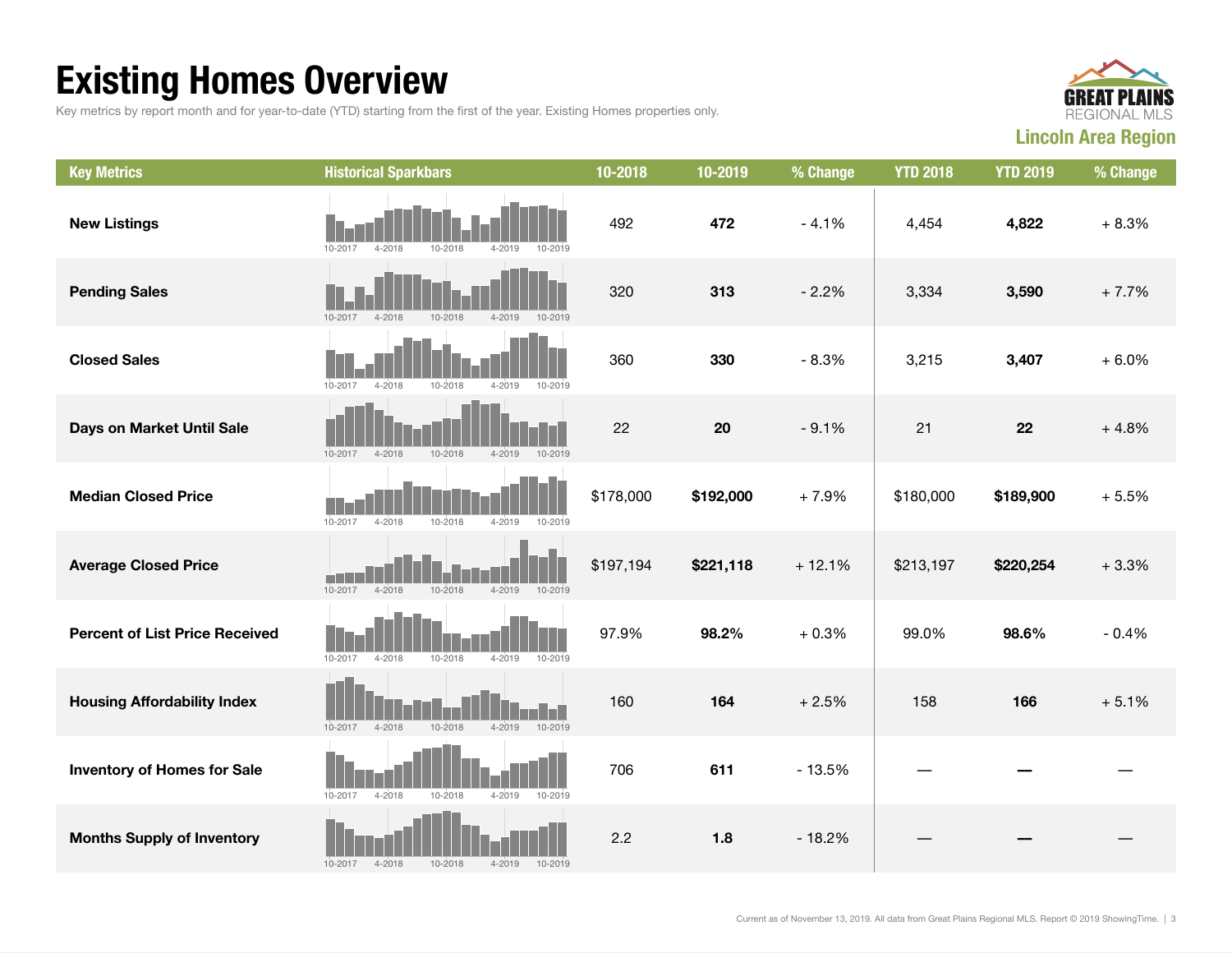## New Listings

A count of the properties that have been newly listed on the market in a given month.







Current as of November 13, 2019. All data from Great Plains Regional MLS. Report © 2019 ShowingTime. | 4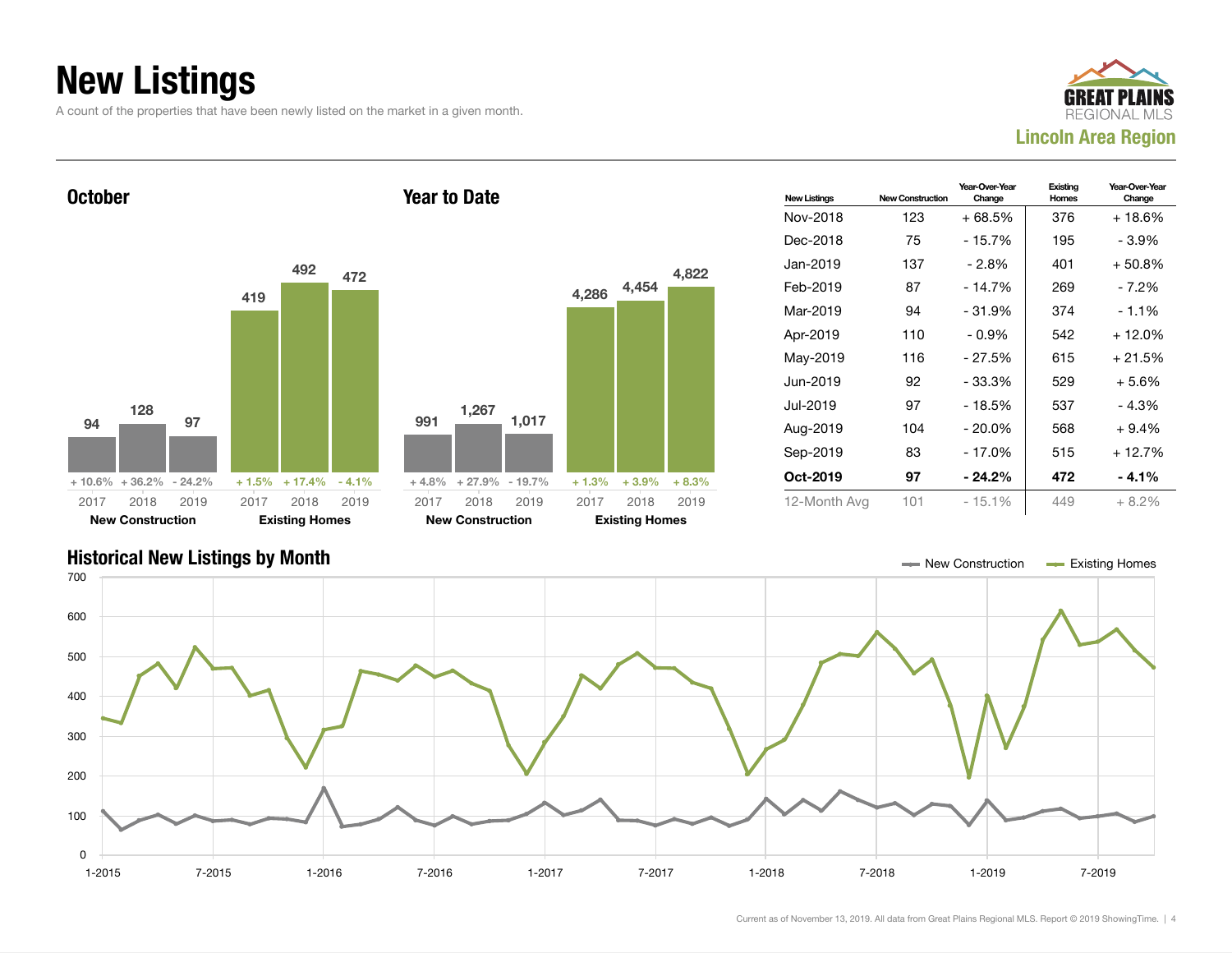### Pending Sales

A count of the properties on which offers have been accepted in a given month.





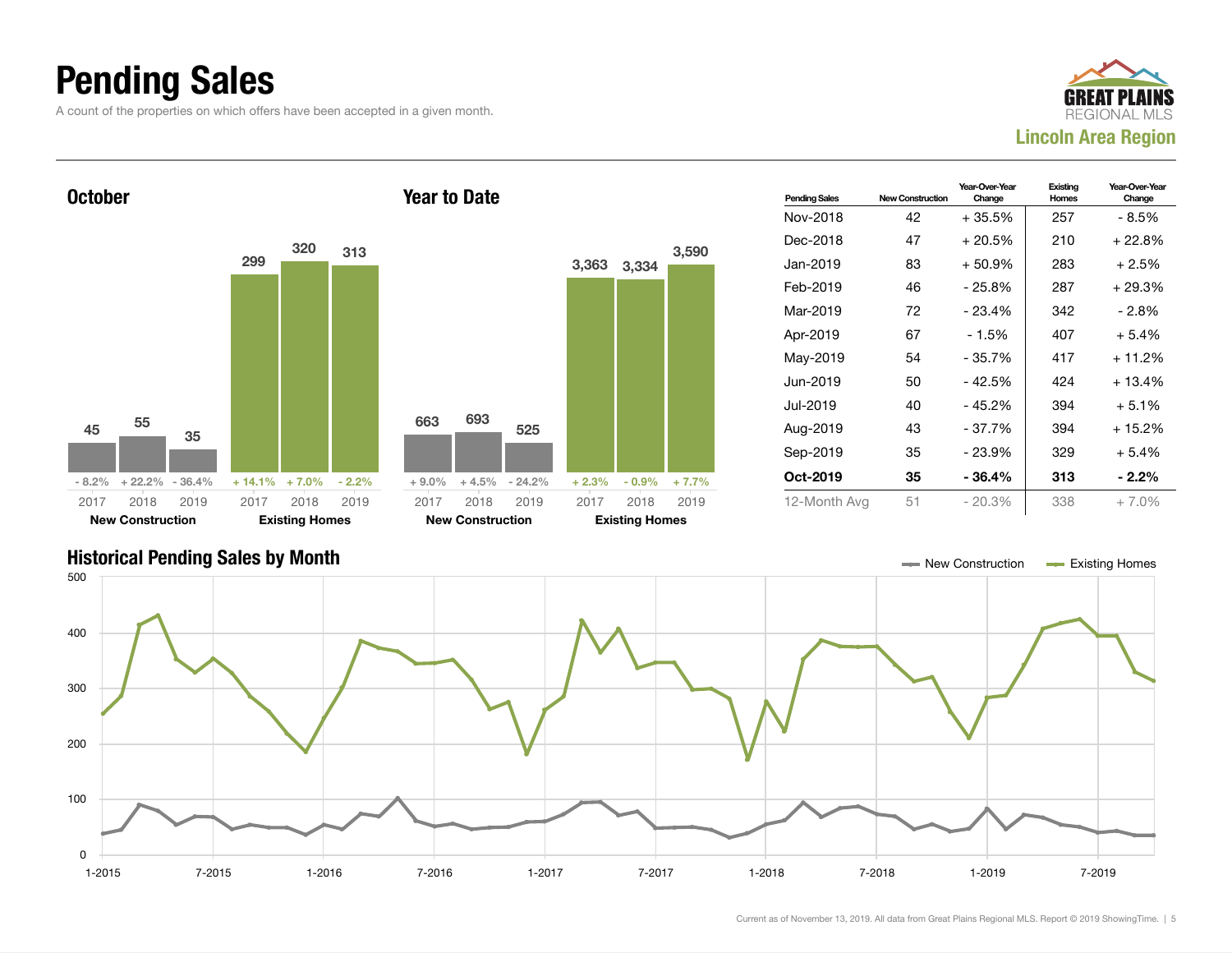### Closed Sales

A count of the actual sales that closed in a given month.





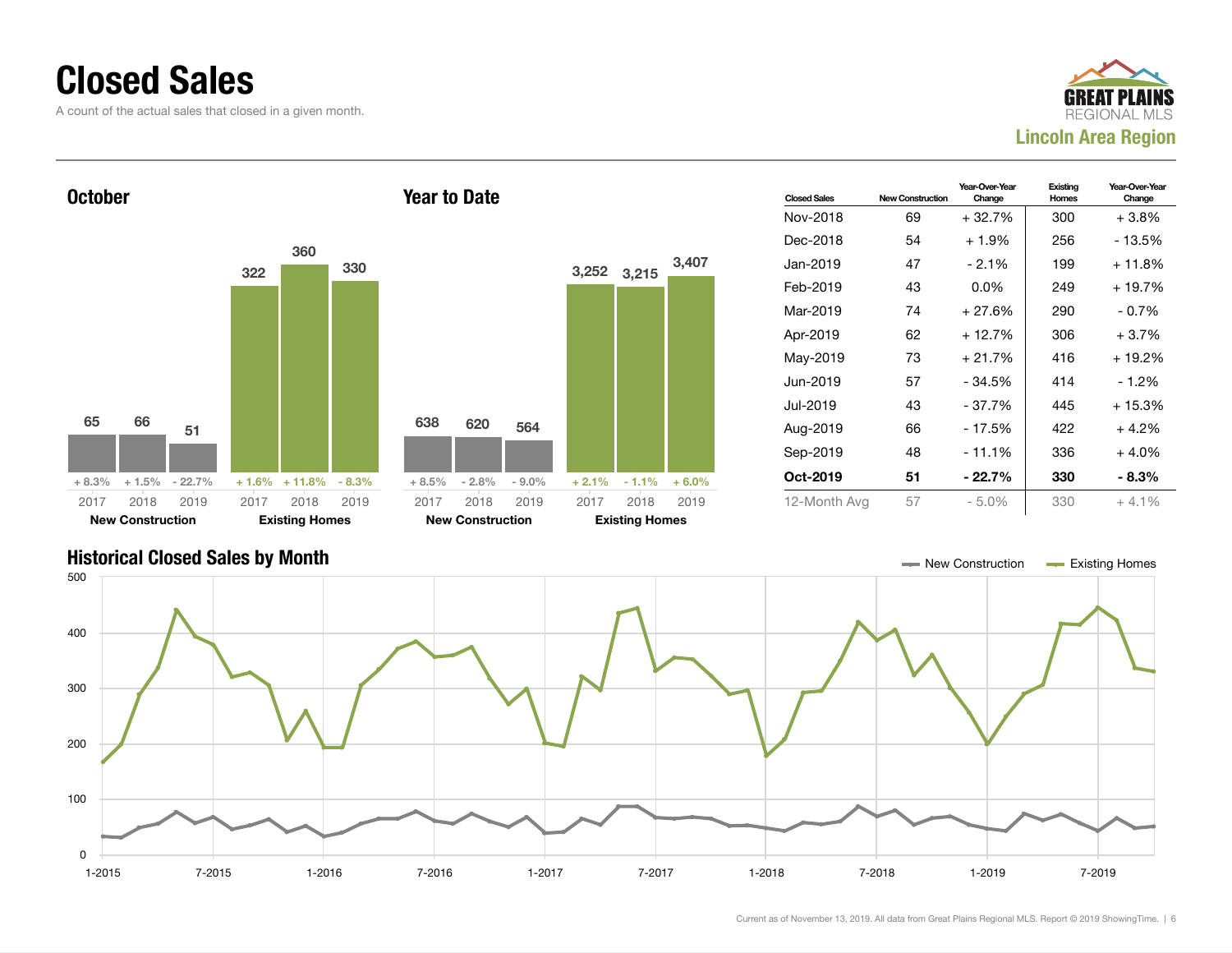### Days on Market Until Sale

Average number of days between when a property is listed and when an offer is accepted in a given month.





| Days on Market | <b>New Construction</b> | Year-Over-Year<br>Change | Existing<br>Homes | Year-Over-Year<br>Change |
|----------------|-------------------------|--------------------------|-------------------|--------------------------|
| Nov-2018       | 36                      | - 30.8%                  | 21                | - 12.5%                  |
| Dec-2018       | 56                      | $+21.7%$                 | 32                | $+6.7%$                  |
| Jan-2019       | 38                      | $+5.6\%$                 | 36                | $+16.1%$                 |
| Feb-2019       | 50                      | $+35.1%$                 | 33                | - 2.9%                   |
| Mar-2019       | 52                      | $+2.0\%$                 | 33                | + 17.9%                  |
| Apr-2019       | 79                      | $+25.4%$                 | 26                | $+8.3%$                  |
| May-2019       | 62                      | $+24.0%$                 | 19                | $0.0\%$                  |
| Jun-2019       | 49                      | - 7.5%                   | 20                | + 17.6%                  |
| Jul-2019       | 45                      | - 34.8%                  | 15                | $+15.4%$                 |
| Aug-2019       | 54                      | $+3.8%$                  | 19                | $+11.8%$                 |
| Sep-2019       | 54                      | - 16.9%                  | 17                | $-10.5%$                 |
| Oct-2019       | 63                      | $+16.7%$                 | 20                | $-9.1\%$                 |
| 12-Month Avg*  | 53                      | $+0.7%$                  | 23                | +3.4%                    |

### Historical Days on Market Until Sale by Month  $\blacksquare$  New Construction  $\blacksquare$  Existing Homes

\* Days on Market for all properties from November 2018 through October 2019. This is not the average of the individual figures above.

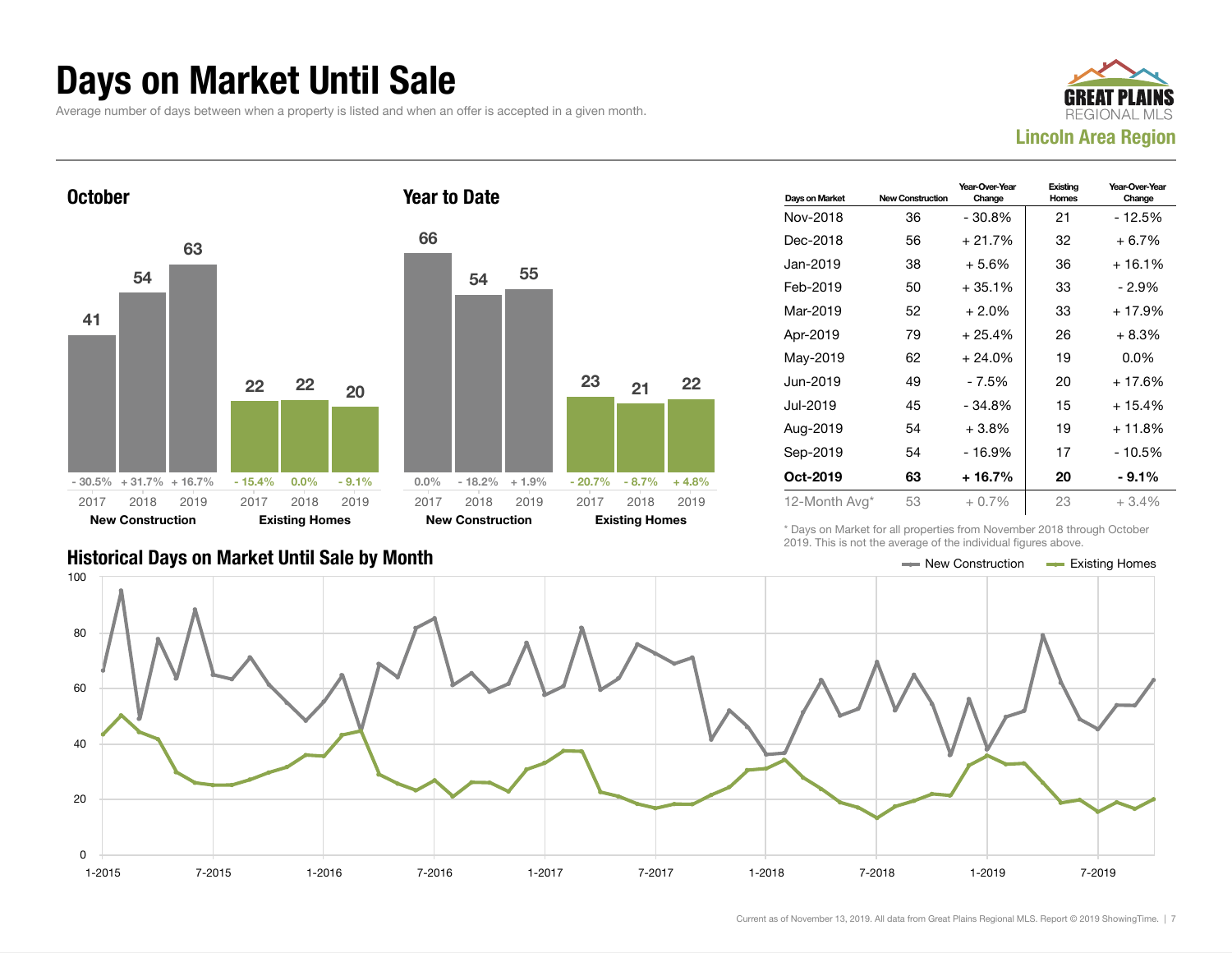### Median Closed Price

Point at which half of the sales sold for more and half sold for less, not accounting for seller concessions, in a given month.



**October** \$270,982 \$293,500 \$321,800  $-0.4\%$   $+8.3\%$   $+9.6\%$ \$167,500 \$178,000 \$192,000  $+ 6.1\% +$ 2017 New Construction 2018 2019 2017 Existing 2018 2019 Year to Date \$279,950 \$295,633 \$306,000 + 9.8% + 5.6% + 3.5% 2017 New Construction

| <b>Median Closed Price</b> | <b>New Construction</b> | Year-Over-Year<br>Change | Existing<br><b>Homes</b> | Year-Over-Year<br>Change |
|----------------------------|-------------------------|--------------------------|--------------------------|--------------------------|
| Nov-2018                   | \$282,649               | $+5.4%$                  | \$181,000                | $+8.4%$                  |
| Dec-2018                   | \$278,026               | - 4.4%                   | \$179,950                | + 13.2%                  |
| Jan-2019                   | \$301,436               | $+6.0\%$                 | \$175,500                | $+7.4%$                  |
| Feb-2019                   | \$291,600               | - 10.2%                  | \$169,000                | $-2.3%$                  |
| Mar-2019                   | \$291,500               | - 3.9%                   | \$174,000                | - 2.8%                   |
| Apr-2019                   | \$330,750               | $+9.2\%$                 | \$185,000                | $+2.8%$                  |
| May-2019                   | \$304,500               | $+7.4%$                  | \$187,750                | $+4.3%$                  |
| Jun-2019                   | \$295,779               | - 3.6%                   | \$200,000                | $+4.7%$                  |
| Jul-2019                   | \$302,000               | - 5.6%                   | \$200,000                | $+8.3%$                  |
| Aug-2019                   | \$315,800               | $+6.0%$                  | \$189,950                | $+2.7%$                  |
| Sep-2019                   | \$315,000               | $+14.5%$                 | \$200,000                | $+11.2%$                 |
| Oct-2019                   | \$321,800               | $+9.6\%$                 | \$192,000                | $+7.9%$                  |
| 12-Month Avg*              | \$300,346               | $+2.4%$                  | \$187,900                | $+5.6%$                  |

\* Median Closed Price for all properties from November 2018 through October 2019. This is not the average of the individual figures above.

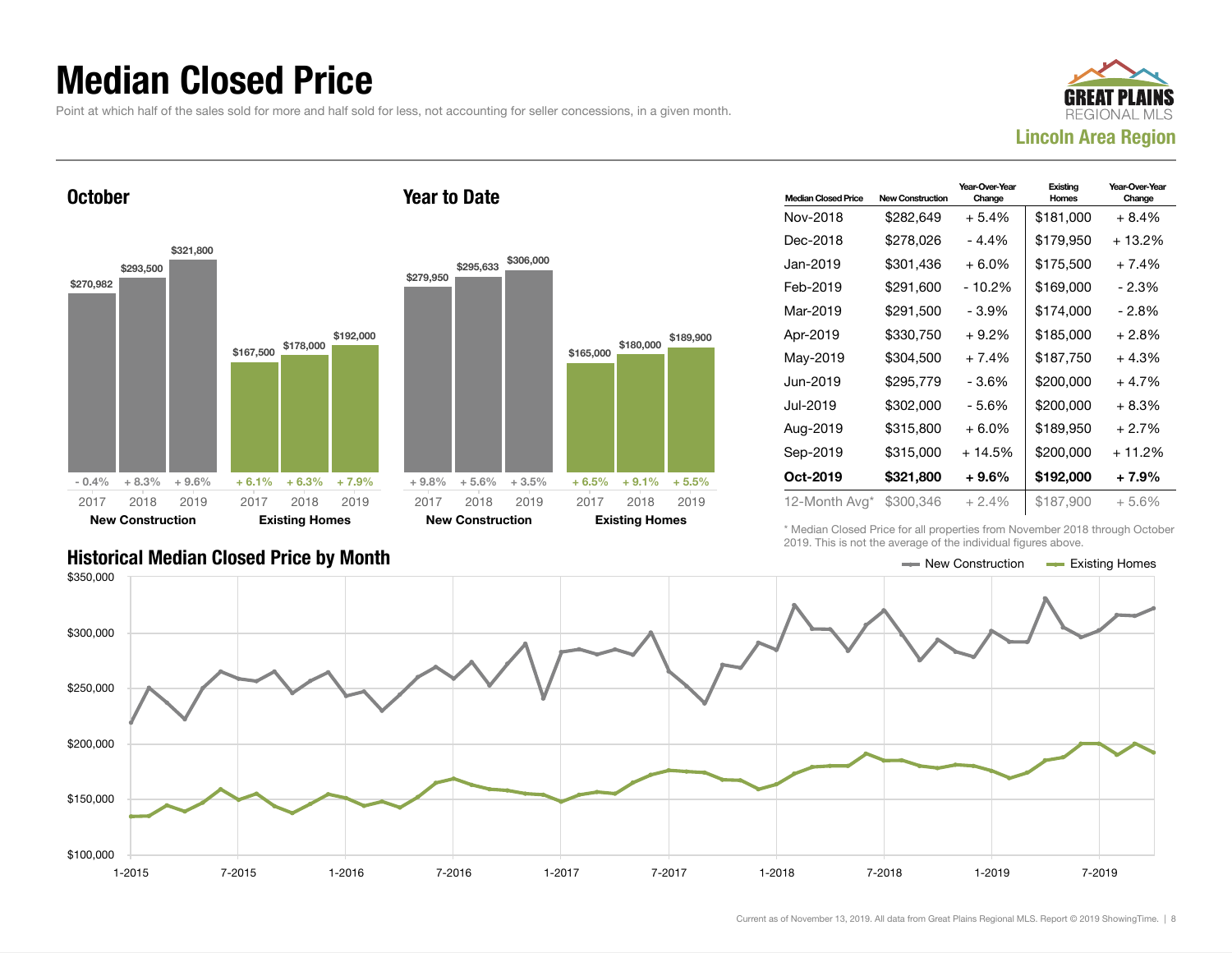### Average Closed Price

Average sales price for all closed sales, not accounting for seller concessions, in a given month.



**October** 



Year to Date

| <b>Average Closed Price</b> | <b>New Construction</b> | Year-Over-Year<br>Change | Existing<br><b>Homes</b> | Year-Over-Year<br>Change |
|-----------------------------|-------------------------|--------------------------|--------------------------|--------------------------|
| Nov-2018                    | \$295,835               | $+2.6%$                  | \$208,583                | $+6.6%$                  |
| Dec-2018                    | \$306.336               | - 0.8%                   | \$202,670                | $+3.2%$                  |
| Jan-2019                    | \$298,944               | $+1.2%$                  | \$203,271                | $+3.6%$                  |
| Feb-2019                    | \$298,336               | - 10.5%                  | \$200,338                | - 3.6%                   |
| Mar-2019                    | \$306,978               | $+3.7%$                  | \$205,787                | $0.0\%$                  |
| Apr-2019                    | \$320,708               | $+8.4%$                  | \$207.629                | - 1.8%                   |
| May-2019                    | \$315,621               | $+0.4%$                  | \$218,970                | - 0.9%                   |
| Jun-2019                    | \$325.300               | $+5.9\%$                 | \$246.499                | $+10.1\%$                |
| Jul-2019                    | \$315,441               | - 2.9%                   | \$223,162                | $+3.9\%$                 |
| Aug-2019                    | \$312,271               | - 3.9%                   | \$221,338                | - 1.2%                   |
| Sep-2019                    | \$324,770               | $+16.9%$                 | \$232,251                | $+8.3%$                  |
| Oct-2019                    | \$338,741               | + 11.0%                  | \$221,118                | + 12.1%                  |
| 12-Month Avg*               | \$313,065               | $+2.0\%$                 | \$218.234                | $+3.6%$                  |

\* Average Closed Price for all properties from November 2018 through October 2019. This is not the average of the individual figures above.



### Historical Average Closed Price by Month  $\blacksquare$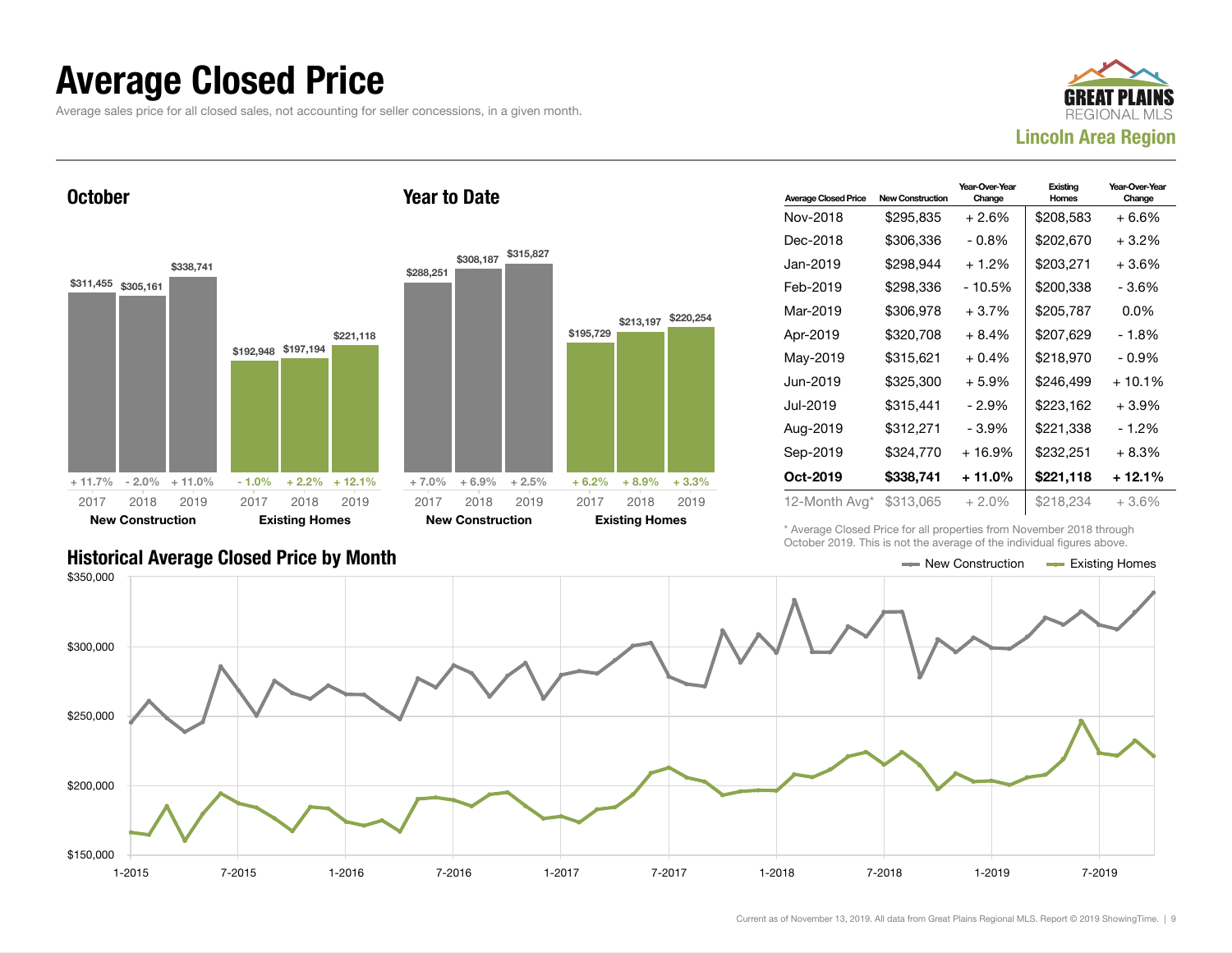### Percent of List Price Received

Percentage found when dividing a property's sales price by its most recent list price, then taking the average for all properties sold in a given month, not accounting for seller concessions.





| <b>Historical Percent of List Price Received by Month</b> | — New Construction | <b>Existing Homes</b> |
|-----------------------------------------------------------|--------------------|-----------------------|

| Pct. of List Price<br>Received | <b>New Construction</b> | Year-Over-Year<br>Change | Existing<br>Homes | Year-Over-Year<br>Change |
|--------------------------------|-------------------------|--------------------------|-------------------|--------------------------|
| Nov-2018                       | 99.7%                   | - 1.7%                   | 97.8%             | - 0.6%                   |
| Dec-2018                       | 100.2%                  | $-1.1%$                  | 97.3%             | - 0.6%                   |
| Jan-2019                       | 100.2%                  | $-0.9%$                  | 97.7%             | $+0.1\%$                 |
| Feb-2019                       | 100.5%                  | $+0.3%$                  | 97.7%             | $-0.7\%$                 |
| Mar-2019                       | 100.5%                  | $-0.7\%$                 | 98.0%             | - 1.2%                   |
| Apr-2019                       | 100.5%                  | $+0.4%$                  | 98.5%             | $-0.6%$                  |
| May-2019                       | 101.3%                  | $+0.7%$                  | 99.4%             | $-0.5%$                  |
| Jun-2019                       | 100.9%                  | $+0.2\%$                 | 99.4%             | $+0.1%$                  |
| Jul-2019                       | 100.2%                  | $-0.5%$                  | 98.9%             | $-0.7%$                  |
| Aug-2019                       | 100.1%                  | $-0.3%$                  | 98.4%             | $-0.8%$                  |
| Sep-2019                       | 101.2%                  | $+0.1\%$                 | 98.3%             | - 0.6%                   |
| Oct-2019                       | 100.6%                  | $-0.5\%$                 | 98.2%             | + 0.3%                   |
| 12-Month Avg*                  | 100.5%                  | $-0.3\%$                 | 98.4%             | $-0.5\%$                 |

\* Pct. of List Price Received for all properties from November 2018 through October 2019. This is not the average of the individual figures above.

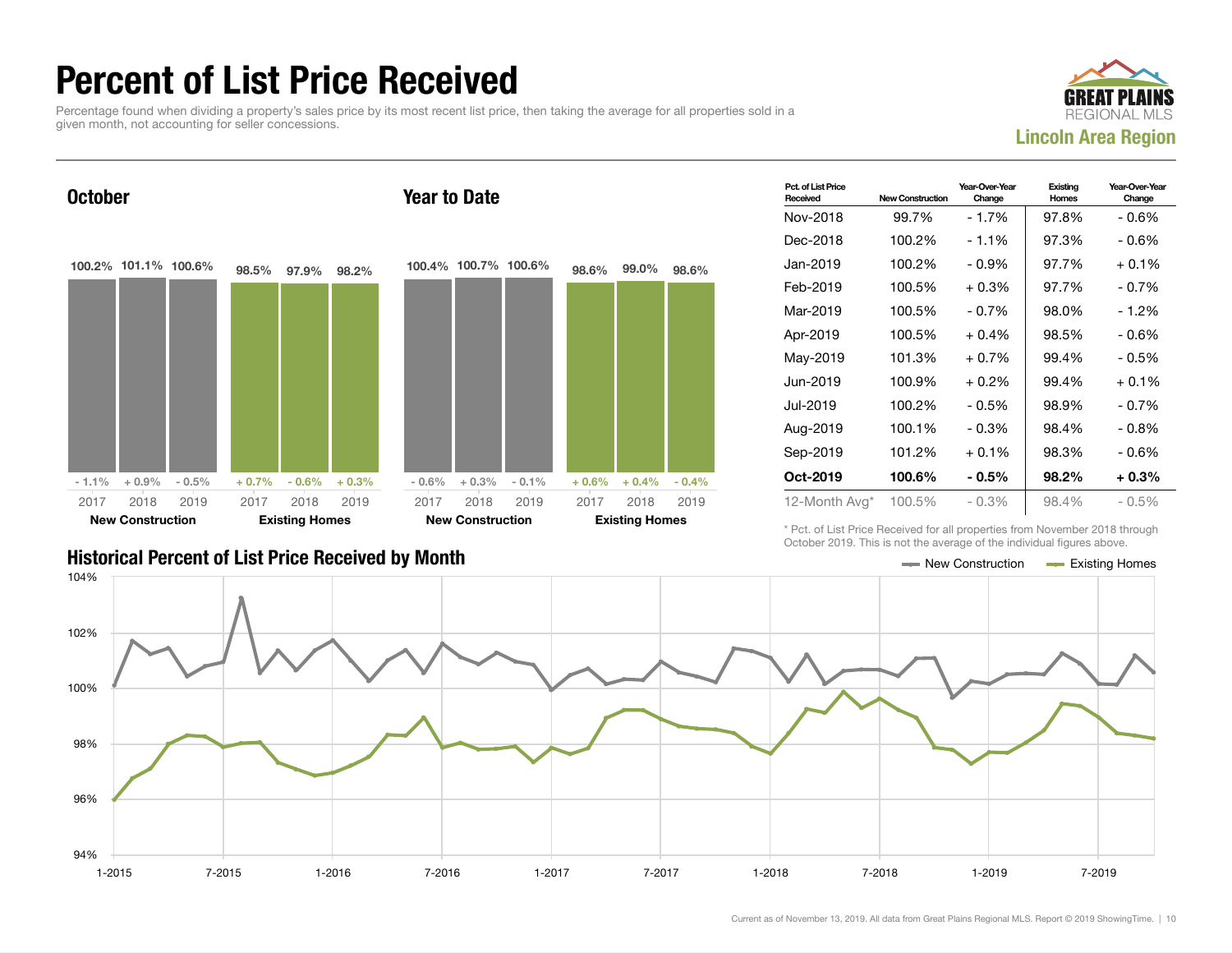## Housing Affordability Index

This index measures housing affordability for the region. For example, an index of 120 means the median household income is 120% of what is necessary to qualify for the median-priced home under prevailing interest rates. A higher number means greater affordability.





| <b>Affordability Index</b> | <b>New Construction</b> | Year-Over-Year<br>Change | Existing<br>Homes | Year-Over-Year<br>Change |
|----------------------------|-------------------------|--------------------------|-------------------|--------------------------|
| Nov-2018                   | 103                     | - 16.9%                  | 160               | - 19.6%                  |
| Dec-2018                   | 113                     | $0.0\%$                  | 175               | - 15.5%                  |
| Jan-2019                   | 104                     | $-7.1%$                  | 179               | - 8.2%                   |
| Feb-2019                   | 108                     | + 10.2%                  | 186               | $+1.1\%$                 |
| Mar-2019                   | 108                     | $+3.8\%$                 | 181               | $+2.3%$                  |
| Apr-2019                   | 95                      | - 7.8%                   | 170               | - 1.7%                   |
| May-2019                   | 103                     | $-6.4%$                  | 168               | - 2.9%                   |
| Jun-2019                   | 106                     | $+3.9%$                  | 157               | $-4.3%$                  |
| Jul-2019                   | 104                     | $+6.1%$                  | 157               | - 7.6%                   |
| Aug-2019                   | 100                     | $-4.8%$                  | 166               | $-1.8%$                  |
| Sep-2019                   | 100                     | - 12.3%                  | 157               | - 9.8%                   |
| Oct-2019                   | 98                      | $+1.0%$                  | 164               | $+2.5%$                  |
| 12-Month Avg               | 104                     | - 2.8%                   | 168               | $-6.1%$                  |

### Historical Housing Affordability Index by Month New Construction Existing Homes

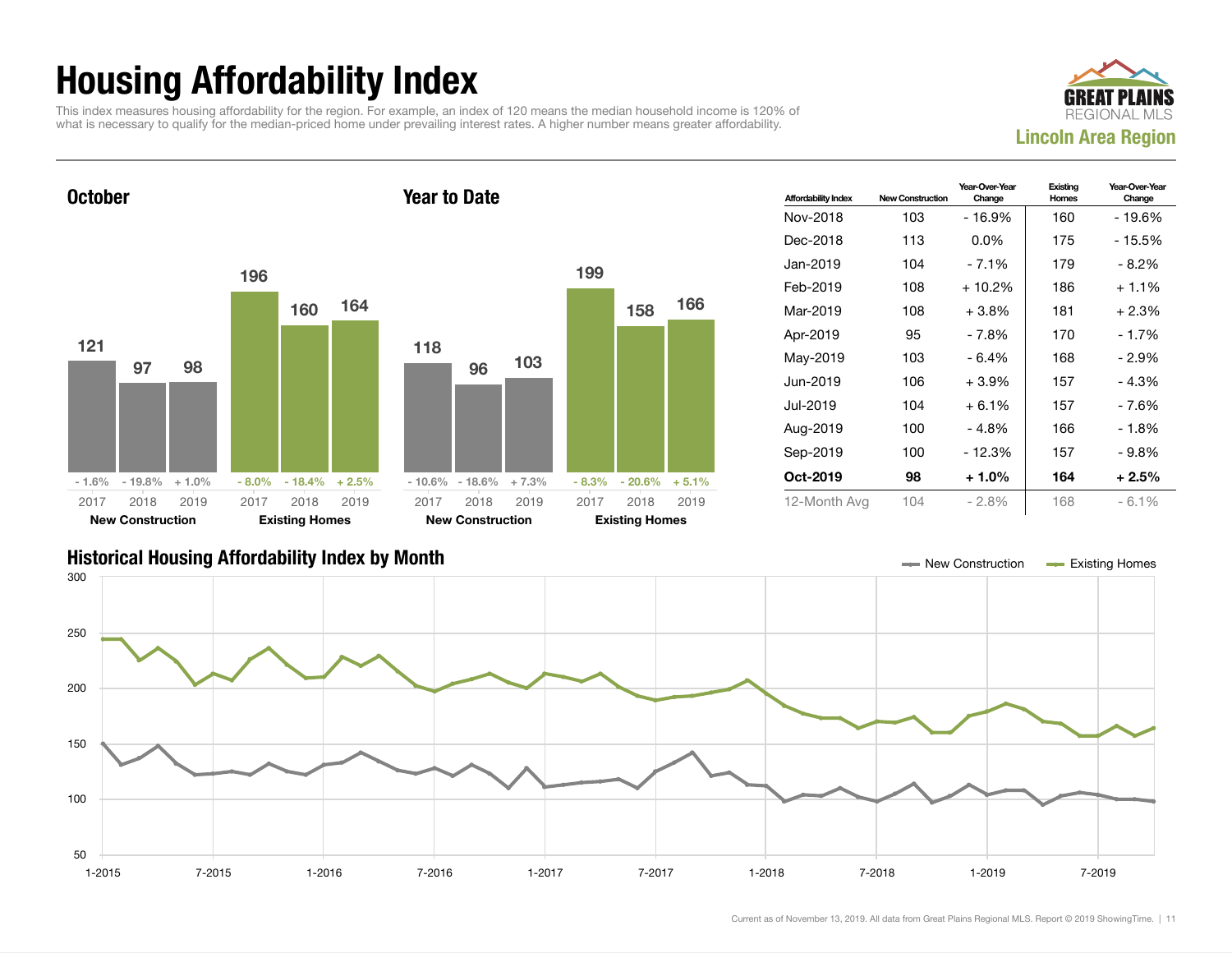### Inventory of Homes for Sale

The number of properties available for sale in active status at the end of a given month.





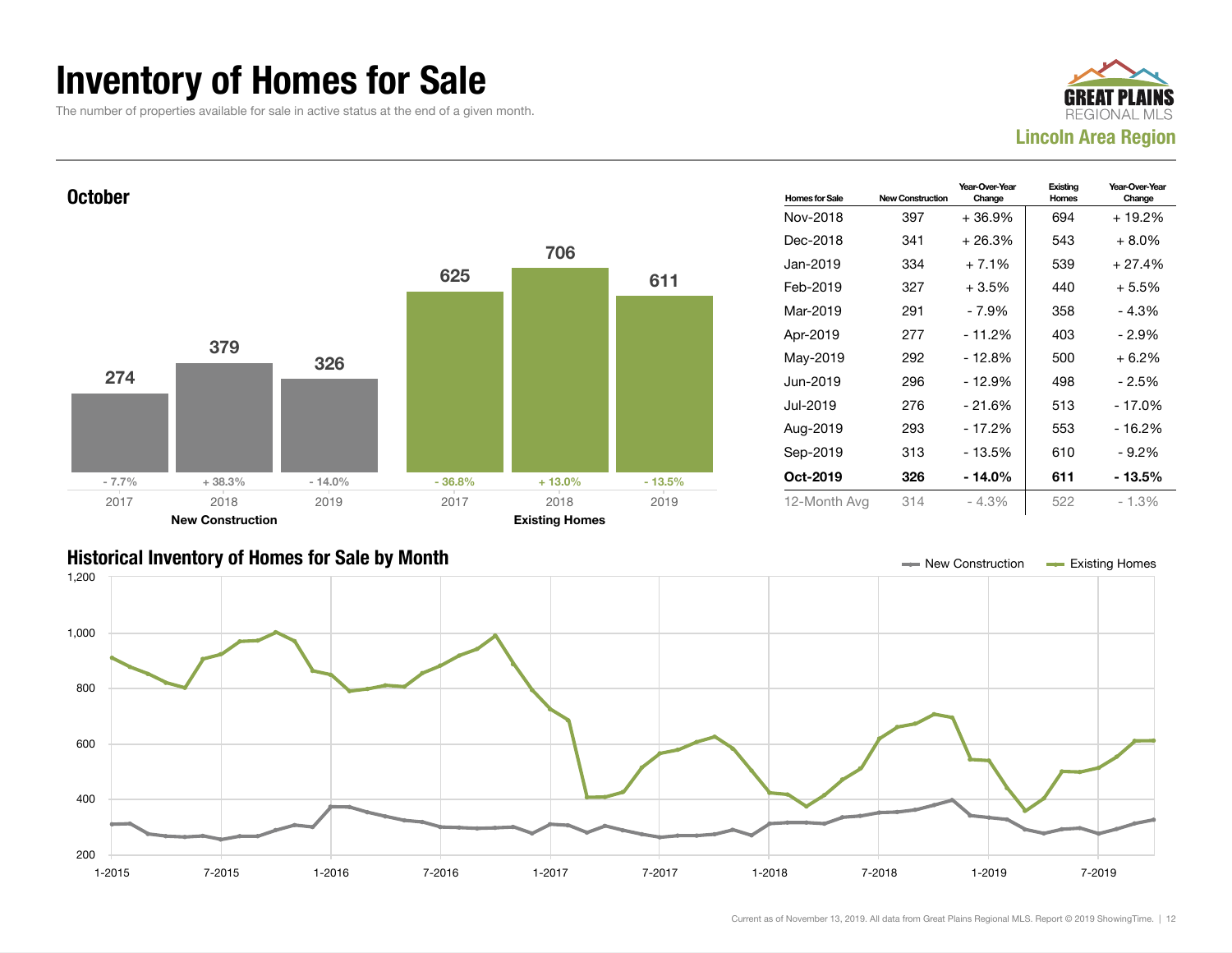## Months Supply of Inventory

The inventory of homes for sale at the end of a given month, divided by the average monthly pending sales from the last 12 months.





| <b>Months Supply</b> | <b>New Construction</b> | Year-Over-Year<br>Change | Existing<br>Homes | Year-Over-Year<br>Change |
|----------------------|-------------------------|--------------------------|-------------------|--------------------------|
| Nov-2018             | 6.2                     | $+34.8%$                 | 2.2               | + 22.2%                  |
| Dec-2018             | 5.2                     | $+18.2%$                 | 1.7               | $+6.3%$                  |
| Jan-2019             | 4.9                     | - 3.9%                   | 1.7               | $+30.8\%$                |
| Feb-2019             | 4.9                     | - 7.5%                   | 1.4               | $+7.7%$                  |
| Mar-2019             | 4.5                     | $-15.1%$                 | 1.1               | - 8.3%                   |
| Apr-2019             | 4.3                     | $-20.4%$                 | 1.2 <sub>2</sub>  | - 7.7%                   |
| May-2019             | 4.7                     | $-17.5%$                 | 1.5               | $0.0\%$                  |
| Jun-2019             | 5.0                     | $-12.3%$                 | 1.5               | $-6.3%$                  |
| Jul-2019             | 4.9                     | $-14.0%$                 | 1.5               | - 25.0%                  |
| Aug-2019             | 5.5                     | $-1.8%$                  | 1.6               | $-23.8%$                 |
| Sep-2019             | 5.9                     | $+1.7%$                  | 1.8               | $-14.3%$                 |
| Oct-2019             | 6.4                     | $+6.7%$                  | 1.8               | - 18.2%                  |
| 12-Month Avg*        | 5.2                     | $-3.3\%$                 | 1.6               | - 5.4%                   |

\* Months Supply for all properties from November 2018 through October 2019. This is not the average of the individual figures above.